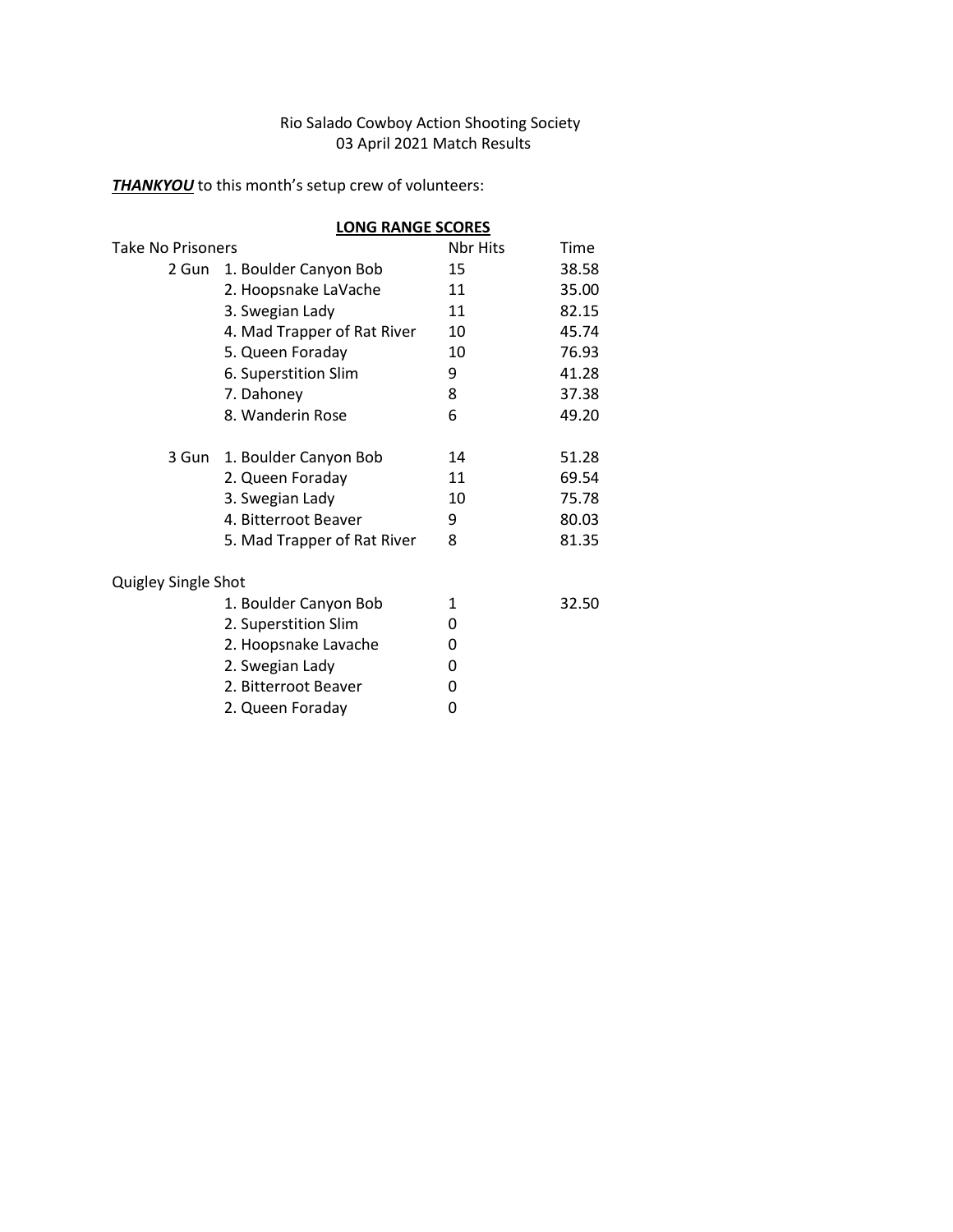# Rio Cowboy April 2021 final - Main Match 4/3/2021 Clean Shooters (no misses / no procedurals)

| <b>SASS Num</b> Alias |                     | <b>Final Time</b> |
|-----------------------|---------------------|-------------------|
| 70118                 | <b>Sassy Dancer</b> | 137.59            |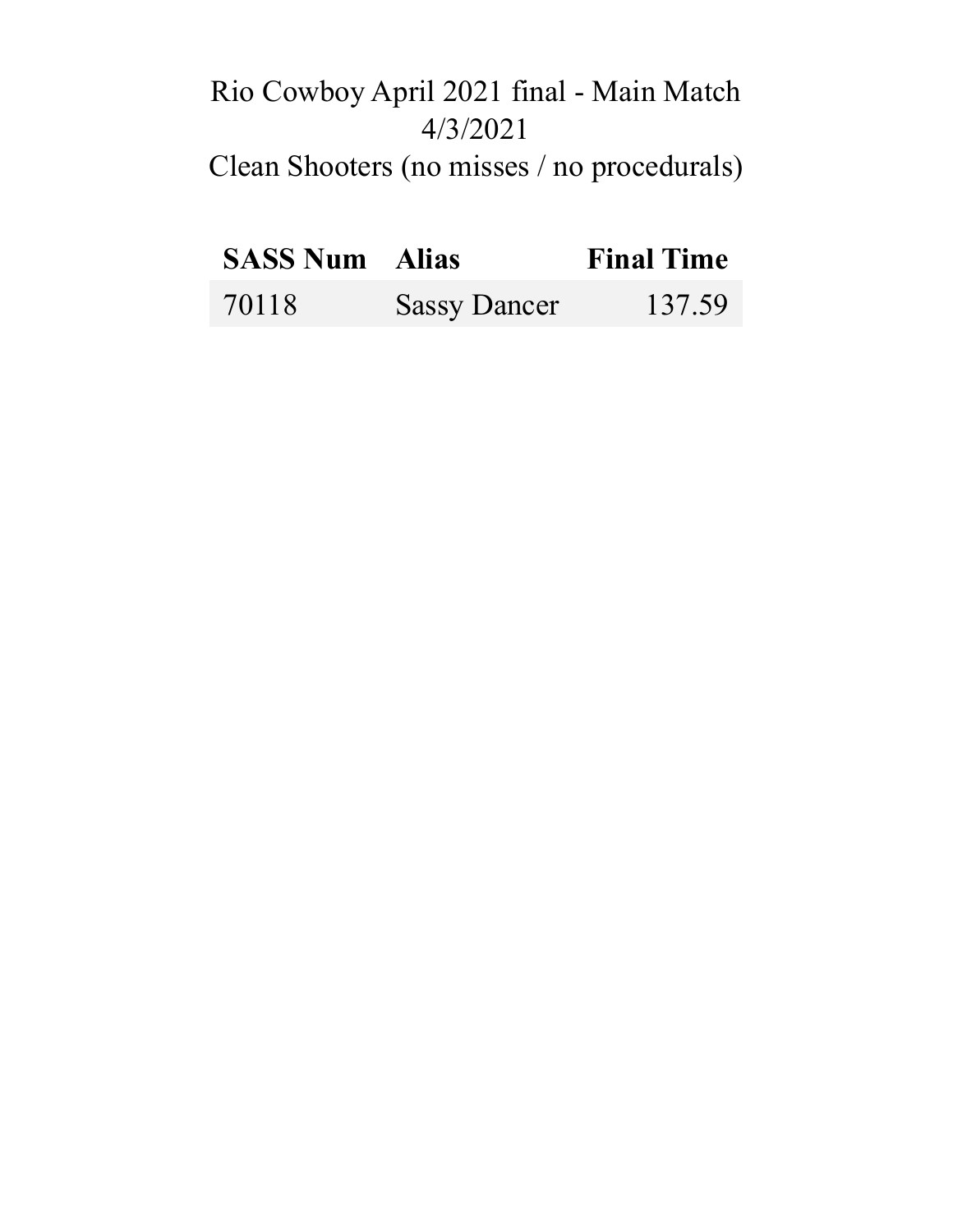#### Rio Cowboy April 2021 final - Main Match 4/3/2021 Detailed Match Results (by time)

| Match           |                               |                        | Final  |                 |                                                 |                 | Stage 1                           |       |                 |       |                 |                                           | Stage 2                                                                              |                |                |                 | Stage 3                                   |                                                                      |                 |                |                 | Stage 4              |                             |                 |                |                 |                | Stage 5                     |                 |                |                 | Stage 6             |                             |                 |
|-----------------|-------------------------------|------------------------|--------|-----------------|-------------------------------------------------|-----------------|-----------------------------------|-------|-----------------|-------|-----------------|-------------------------------------------|--------------------------------------------------------------------------------------|----------------|----------------|-----------------|-------------------------------------------|----------------------------------------------------------------------|-----------------|----------------|-----------------|----------------------|-----------------------------|-----------------|----------------|-----------------|----------------|-----------------------------|-----------------|----------------|-----------------|---------------------|-----------------------------|-----------------|
| Finish          | Alias                         | Category               | Time   | Rank            | Raw                                             | $M$ P           | B                                 | Fin   | Rank            | Raw   |                 |                                           | M   P   B   Fin                                                                      | Rank           | Raw            |                 | M   P   B   Fin                           |                                                                      | Rank            | Raw            |                 |                      | M   P   B   Fin             | Rank            | Raw            | M   P           |                | $B$   Fin                   | Rank            | Raw            | M   P           |                     | $B$   Fin                   | Rank            |
|                 | Reverend Ledslinga            | <b>SH</b>              | 113.53 | $7\phantom{.0}$ | 19.86                                           | $\overline{0}$  | $\mathbf{0}$<br>$\mathbf{0}$      | 19.86 | 1               | 16.91 | $\overline{1}$  | 0 <sup>1</sup>                            | 21.91                                                                                | 2              | 18.63          | $\overline{0}$  | $\Omega$<br>$\Omega$                      | 18.63                                                                | $\mathbf{1}$    | 16.73          | $\vert 0 \vert$ | $\Omega$<br>$\Omega$ | 16.73                       |                 | 24.09          | $\overline{0}$  | $\Omega$       | 24.09<br>$\Omega$           | $\mathbf{1}$    | 17.31          | $\overline{0}$  | $\Omega$<br>5       | 12.31                       | $\mathbf{1}$    |
| 2               | <b>Sassy Dancer</b>           | LH                     | 137.59 | 19              | 28.00                                           | $\overline{0}$  | $\mathbf{0}$<br>$\boldsymbol{0}$  | 28.00 | 5               | 22.87 | $\overline{0}$  | 0 <sup>1</sup>                            | 22.87                                                                                | 3              | 19.55          | $\overline{0}$  | 0 <sup>1</sup>                            | 19.55                                                                | 2               | 22.78          | $\bf{0}$        | 0 <sup>1</sup>       | 22.78                       | 2               | 26.03          | $\bf{0}$        | $\overline{0}$ | 26.03<br>$\theta$           | $\mathbf{3}$    | 22.36          | $\bf{0}$        | $\overline{0}$      | 18.36                       | $\overline{4}$  |
|                 | 3   Yellowstone Vic           | MD                     | 150.85 | 34              | 25.93                                           | $\overline{0}$  | $\overline{0}$<br>$\vert 0 \vert$ | 25.93 | $\mathbf{3}$    | 24.05 | $\overline{0}$  | 0 <sup>0</sup>                            | 24.05                                                                                | 5              | 23.30          |                 | 0 <sup>0</sup>                            | 28.30                                                                | 10              | 22.89          |                 |                      | 0   0   27.89               | 9               | 25.58          | $\overline{0}$  | $\overline{0}$ | 25.58<br>$\Omega$           | 2               | 24.10          | $\vert 0 \vert$ | $\overline{0}$<br>5 | 19.10                       | 5               |
| 4               | Sanokee Sage                  | CB                     | 155.45 | 42              | 21.42                                           | $\overline{0}$  | $\bf{0}$<br>$\boldsymbol{0}$      | 21.42 | $\overline{2}$  | 33.30 | $\overline{0}$  | 0 <sup>1</sup>                            | 33.30                                                                                | 14             | 22.89          |                 | 0 <sup>1</sup>                            | 27.89                                                                | 9               | 23.21          | $\bf{0}$        | 0 <sup>1</sup>       | 23.21                       | 3               | 22.87          |                 | $\overline{0}$ | 27.87<br>$\theta$           | 6               | 21.76          | $\overline{1}$  | $\overline{0}$<br>5 | 21.76                       | 8               |
|                 | 5   Silver Spurs Charlie      | ES                     | 159.09 | 50              | 29.82                                           |                 | $\mathbf{0}$<br>$\vert 0 \vert$   | 34.82 | 13              | 19.25 | $\vert 0 \vert$ | 0 <sup>1</sup>                            | 19.25                                                                                |                | 20.12          | $\overline{0}$  | 0 <sup>0</sup>                            | 20.12                                                                | 3               | 21.98          | $\mathbf{0}$    |                      | $ 0 $ 31.98                 | 14              | 31.76          |                 | $\Omega$       | $\Omega$<br>36.76           | 17              | 21.16          | $\vert 0 \vert$ | $\overline{0}$<br>5 | 16.16                       | 2               |
|                 | 6 Etta Mae                    | LH                     | 163.78 | 48              | 27.68                                           | $\overline{0}$  | $\bf{0}$<br>$\mathbf{0}$          | 27.68 | $\overline{4}$  | 25.89 |                 | 0 <sup>1</sup>                            | 30.89                                                                                | 13             | 24.17          | $\vert 0 \vert$ | 0 <sup>1</sup><br>$\overline{0}$          | 24.17                                                                | 5               | 23.63          |                 |                      | 0   0   28.63               | 11              | 27.77          | $\vert 0 \vert$ | $\Omega$       | 27.77<br>$\theta$           | 5               | 24.64          | $\overline{1}$  | $\overline{0}$<br>5 | 24.64                       | 10              |
|                 | 7 Colt Laredo                 | MD                     | 173.42 | 66              | 30.24                                           | $\overline{0}$  | $\overline{0}$<br>$\vert 0 \vert$ | 30.24 | 8               | 24.32 |                 | 0 <sup>1</sup>                            | 29.32                                                                                | 12             | 28.69          | $\overline{0}$  | 0 <sup>0</sup>                            | 28.69                                                                | 13              | 26.09          | $\mathbf{0}$    |                      | 0   0   26.09               | 6               | 27.59          | $\overline{2}$  | $\Omega$       | $\Omega$<br>37.59           | 20              | 26.49          | $\vert 0 \vert$ | 0 <sup>1</sup><br>5 | 21.49                       | $7\phantom{.0}$ |
|                 | 8   Skinney McKinney          | MW                     | 174.37 | 62              | 28.92                                           | $\overline{0}$  | $\bf{0}$<br>$\mathbf{0}$          | 28.92 | 6               | 28.69 | $\overline{0}$  | 0 <sup>1</sup>                            | 28.69                                                                                | 11             | 26.11          | $\overline{0}$  | 0 <sup>1</sup><br>$\overline{0}$          | 26.11                                                                | $7\phantom{.0}$ | 33.13          |                 |                      | 0   0   38.13               | 22              | 28.24          | $\bf{0}$        | $\Omega$       | 28.24<br>$\theta$           | $7\phantom{.0}$ | 29.28          | $\overline{0}$  | $\overline{0}$<br>5 | 24.28                       | 9               |
|                 | 9 Toranado                    | M <sub>9</sub>         | 174.84 | 61              | 29.55                                           |                 | $\overline{0}$<br>$\vert 0 \vert$ | 34.55 | 12              | 35.03 | $\overline{2}$  | 0 <sup>1</sup>                            | 45.03                                                                                | 25             | 20.43          | $\vert 0 \vert$ | 0 <sup>0</sup>                            | 20.43                                                                | $\overline{4}$  | 31.34          | $\vert 0 \vert$ |                      | 0   0   31.34               | 13              | 26.41          | $\overline{0}$  | $\mathbf{0}$   | $\Omega$<br>26.41           | $\overline{4}$  | 22.08          | $\overline{0}$  | $\theta$<br>5       | 17.08                       | $\overline{3}$  |
| 10 <sup>1</sup> | <b>Black Jack Flagg</b>       | CAB                    | 180.90 | 69              | 30.80                                           | $\overline{0}$  | $\bf{0}$<br>$\mathbf{0}$          | 30.80 | 9               | 22.72 |                 | 0 <sup>1</sup>                            | 27.72                                                                                | 8              | 24.90          |                 | $\overline{0}$                            | 39.90                                                                | 24              | 25.15          | $\vert 0 \vert$ |                      | $0 \mid 0 \mid 25.15$       | 5               | 29.75          | $\vert 0 \vert$ | $\bf{0}$       | 29.75<br>$\theta$           | 9               | 27.58          | $\overline{1}$  | 0 <sup>1</sup><br>5 | 27.58                       | 14              |
|                 | 11   Windy City Red           | ${\rm SD}$             | 187.98 | 82              | 30.22                                           | $\overline{0}$  | $\mathbf{0}$<br>$\boldsymbol{0}$  | 30.22 | $7\phantom{.0}$ | 28.47 | $\vert 0 \vert$ | 0 <sup>1</sup>                            | 28.47                                                                                | 10             | 28.58          | $\mathbf{0}$    | 0 <sup>0</sup>                            | 28.58                                                                | 11              | 28.16          | $\vert 0 \vert$ |                      | 0   0   28.16               | 10              | 30.46          | $\overline{2}$  | $\overline{0}$ | $\Omega$<br>40.46           | 25              | 30.09          | $\overline{1}$  | $0 \mid 3$          | 32.09                       | 19              |
|                 | 12   Swegian Lady             | GD                     | 189.52 | 84              | 33.14                                           | $\overline{0}$  | $\bf{0}$<br>$\bf{0}$              | 33.14 | 11              | 27.91 | $\overline{0}$  | 0 <sup>1</sup>                            | 27.91                                                                                | 9              | 26.75          |                 | 0 <sup>1</sup>                            | 31.75                                                                | 15              | 27.43          |                 |                      | 0   0   32.43               | 15              | 37.70          | $\bf{0}$        | $\Omega$       | 37.70<br>$\Omega$           | 21              | 31.59          | $\overline{0}$  | $\overline{0}$<br>5 | 26.59                       | 13              |
|                 | 13   Kan-Do Kate              | CL                     | 190.56 | 76              | 27.85                                           |                 | $\mathbf{1}$<br>$\boldsymbol{0}$  | 42.85 | 19              | 23.72 | $\vert 0 \vert$ | 0 <sup>1</sup>                            | 23.72                                                                                | $\overline{4}$ | 25.17          | $\overline{3}$  | 0 <sup>0</sup>                            | 40.17                                                                | 25              | 24.19          | $\vert 0 \vert$ |                      | 0   0   24.19               | $\overline{4}$  | 33.10          | $\mathbf{0}$    | $\mathbf{0}$   | 33.10<br>$\Omega$           | 12              | 28.53          | $\vert 0 \vert$ | $\overline{0}$<br>2 | 26.53                       | 12              |
| 14              | <b>Blaze Wheeler</b>          | M <sub>9</sub>         | 190.75 | 80              | 33.04                                           | $\vert 2 \vert$ | $\theta$<br>$\mathbf{0}$          | 43.04 | 21              | 26.32 | $\vert 0 \vert$ | 0 <sup>1</sup>                            | 26.32                                                                                | $\overline{7}$ | 24.61          | $\overline{0}$  | 0 <sup>1</sup>                            | 24.61                                                                | 6               | 22.74          |                 |                      | 0   0   27.74               | 8               | 28.70          | $\bf{0}$        | $\bf{0}$       | 28.70<br>$\theta$           | 8               | 29.34          | $\overline{3}$  | $\overline{0}$      | 40.34                       | 30              |
|                 | 15   Claudia Feather          | LH                     | 202.50 | 84              | 40.41                                           | $\frac{5}{5}$   | $\overline{0}$<br>$\vert 0 \vert$ | 65.41 | 38              | 25.97 | $\vert 0 \vert$ | 0 <sup>1</sup>                            | 25.97                                                                                | 6              | 26.18          | $\overline{0}$  | 0 <sup>0</sup>                            | 26.18                                                                | 8               | 27.47          | $\vert 0 \vert$ |                      | 0   0   27.47               | $7\phantom{.0}$ | 29.81          | $\overline{0}$  | $\overline{0}$ | 29.81<br>$\Omega$           | 10              | 32.66          | $\vert 0 \vert$ | 0 <sup>1</sup><br>5 | 27.66                       | 15              |
| 16              | Dakota Wild Kat               | <b>LSD</b>             | 210.04 | 99              | 27.79                                           | $\vert 2 \vert$ | $\mathbf{0}$<br>$\bf{0}$          | 37.79 | 15              | 33.36 |                 | 0 <sup>1</sup>                            | 38.36                                                                                | 18             | 32.36          |                 | 0 <sup>1</sup><br>$\overline{0}$          | 37.36                                                                | 19              | 29.05          |                 | 0 <sup>1</sup>       | 34.05                       | 17              | 33.69          | $\bf{0}$        | $\overline{0}$ | 33.69<br>$\theta$           | 14              | 33.79          | $\vert 0 \vert$ | $\overline{0}$<br>5 | 28.79                       | 16              |
|                 | 17   Dahoney                  | SG                     | 212.13 | 108             | 33.76                                           |                 | $\overline{0}$<br>$\vert 0 \vert$ | 38.76 | 17              | 32.00 |                 | 0 <sup>1</sup>                            | 37.00                                                                                | 17             | 29.53          | $\vert 0 \vert$ | 0 <sup>0</sup>                            | 29.53                                                                | 14              | 29.61          |                 | 0 <sup>0</sup>       | 34.61                       | 18              | 33.25          | $\mathbf{0}$    | $\overline{0}$ | 33.25<br>$\Omega$           | 13              | 38.98          | $\mathbf{1}$    | $\Omega$<br>5       | 38.98                       | 29              |
|                 | 18   Dakota Wrangler          | M <sub>9</sub>         | 215.21 | 111             | 33.23                                           |                 | $\bf{0}$<br>$\bf{0}$              | 38.23 | 16              | 29.89 |                 | 0 <sup>1</sup>                            | 34.89                                                                                | 15             | 28.59          | $\overline{0}$  | 0 <sup>1</sup>                            | 28.59                                                                | 12              | 31.19          | $\overline{4}$  |                      | 0   0   51.19               | 36              | 31.70          | $\overline{2}$  | $\overline{0}$ | $\theta$<br>41.70           | 26              | 25.61          | $\vert 0 \vert$ | $\overline{0}$<br>5 | 20.61                       | 6               |
|                 | 19   Mad Trapper of Rat River | SG                     | 225.52 | 115             | 35.65                                           |                 | $\overline{0}$<br>$\vert 0 \vert$ | 40.65 | 18              | 29.58 | $\vert$ 4       | 0 <sup>0</sup>                            | 49.58                                                                                | 30             | 32.00          |                 | 0 <sup>0</sup>                            | 37.00                                                                | 18              | 38.79          | $\vert 0 \vert$ | 0 <sup>0</sup>       | 38.79                       | 23              | 33.89          | $\mathbf{0}$    | $\Omega$       | 33.89<br>$\Omega$           | 15              | 30.61          | $\vert 0 \vert$ | 0 <sup>1</sup><br>5 | 25.61                       | 11              |
|                 | $20$ Special K                | GD                     | 233.83 | 135             | $31.36 \mid 0$                                  |                 | $\overline{0}$<br>$\bf{0}$        | 31.36 | 10              | 29.58 | $\overline{4}$  | 0 <sup>1</sup>                            | 49.58                                                                                | 30             | 38.85          | $\overline{0}$  | 0 <sup>1</sup>                            | 38.85                                                                | 22              | 29.89          | $\vert 0 \vert$ |                      | 0   0   29.89               | 12              | 38.36          | $\overline{0}$  | $\overline{0}$ | 38.36<br>$\Omega$           | 23              | 40.79          | $\vert 2 \vert$ | $\overline{0}$<br>5 | 45.79                       | 38              |
|                 | 21   Maxx Mayhem              | MS                     | 248.70 | 137             | 45.37 1                                         |                 | $\mathbf{1}$<br>$\overline{0}$    | 60.37 | 34              | 35.47 |                 | 0 <sup>0</sup>                            | 40.47                                                                                | 20             | 30.89          |                 | 0 <sup>0</sup>                            | 35.89                                                                | 16              | 32.12          | $\overline{2}$  | 0 <sup>0</sup>       | 42.12                       | 26              | 34.75          |                 | $\mathbf{0}$   | 39.75<br>$\Omega$           | 24              | 30.10          | $\vert$ 1       | 0 <sup>1</sup><br>5 | 30.10                       | 17              |
| 22              | No Horse Charlie              | MD                     | 261.41 | 145             | 69.56                                           |                 | $\mathbf{0}$<br>$\boldsymbol{0}$  | 74.56 | 42              | 39.94 |                 | 0 <sup>1</sup>                            | 44.94                                                                                | 24             | 34.88          |                 | 0 <sup>1</sup><br>$\overline{0}$          | 39.88                                                                | 23              | 33.16          | $\vert 0 \vert$ | 0 <sup>1</sup>       | 33.16                       | 16              | 38.29          | $\Omega$        | $\Omega$       | 38.29<br>$\Omega$           | 22              | 35.58          | $\bf{0}$        | $\overline{0}$<br>5 | 30.58                       | 18              |
| 23              | Red Jack                      | CAB                    | 263.82 | 164             | 39.49                                           |                 | $\overline{0}$<br>$\vert 0 \vert$ | 44.49 | 22              | 36.29 | $\vert$ 4       | 0 <sup>1</sup>                            | 56.29                                                                                | 39             | 36.51          | $\overline{0}$  | 0 <sup>0</sup>                            | 36.51                                                                | 17              | 36.07          | $\vert 0 \vert$ | 0 <sup>0</sup>       | 36.07                       | 19              | 43.07          |                 | $\Omega$       | 48.07<br>$\Omega$           | 34              | 47.39          | $\vert 0 \vert$ | $\overline{0}$<br>5 | 42.39                       | 33              |
| 24              | Lily D Winter                 | CL.                    | 268.57 | 164             | 34.33                                           | $\vert 2 \vert$ | $\mathbf{1}$<br>$\vert 0 \vert$   | 54.33 | 29              | 26.58 | $\overline{2}$  | 0 <sup>1</sup>                            | 36.58                                                                                | 16             | 33.73          | 2               | 0 <sup>1</sup>                            | 43.73                                                                | 29              | 31.41          | $\overline{4}$  |                      | 0   0   51.41               | 37              | 31.81          | $\bf{0}$        | $\bf{0}$       | 31.81<br>$\theta$           | 11              | 37.71          | $\overline{1}$  | $1 \mid 2$          | 50.71                       | 42              |
|                 | 25   Frank Stilwell           | ${\rm SD}$             | 269.71 | 148             | $31.10 \mid 1$                                  |                 | $\mathbf{0}$<br>$\vert 0 \vert$   | 36.10 | 14              | 38.38 | $\vert$ 9       | 0 <sup>1</sup>                            | 83.38                                                                                | 46             | 27.59          | 2               | 0 <sup>0</sup>                            | 37.59                                                                | 20              | 33.62          | $\overline{2}$  | 0 <sup>0</sup>       | 43.62                       | 30              | 34.83          | $\overline{0}$  | $\mathbf{0}$   | 34.83<br>$\Omega$           | 16              | 28.19          | $\vert 2 \vert$ | $\overline{0}$      | 34.19                       | 22              |
| 26              | Boulder Canyon Bob            | CC                     | 272.84 | 169             | 47.82                                           | $\vert 2 \vert$ | $\mathbf{0}$<br>$\bf{0}$          | 57.82 | 30              | 40.11 | $\overline{1}$  | 0 <sup>1</sup>                            | 45.11                                                                                | 26             | 38.19          | $\overline{0}$  | 0 <sup>1</sup>                            | 38.19                                                                | 21              | 41.96          | $\overline{2}$  |                      | 0   0   51.96               | 39              | 37.21          | $\bf{0}$        |                | 47.21<br>$\mathbf{0}$       | 33              | 32.55          | $\overline{1}$  | $\overline{0}$<br>5 | 32.55                       | 20              |
|                 | 27   Cactus Wen               | MS                     | 274.79 | 179             | 42.94                                           | $\vert 3 \vert$ | $\overline{0}$<br>$\vert 0 \vert$ | 57.94 | 31              | 45.58 |                 | 0 <sup>1</sup>                            | 50.58                                                                                | 33             | 37.92          | 2               | 0 <sup>0</sup>                            | 47.92                                                                | 37              | 39.38          | $\vert 0 \vert$ | 0 <sup>1</sup>       | 39.38                       | 24              | 41.82          | $\overline{0}$  | $\Omega$       | $\Omega$<br>41.82           | 27              | 42.15          | $\vert 0 \vert$ | 0 <sup>1</sup><br>5 | 37.15                       | 27              |
| 28              | Hoopsnake LaVache             | GF                     | 276.41 | 178             | 43.85                                           |                 | $\mathbf{0}$<br>$\mathbf{0}$      | 48.85 | 25              | 39.17 | $\overline{2}$  | 0 <sup>1</sup>                            | 49.17                                                                                | 29             | 40.23          | 2               | 0 <sup>1</sup>                            | 50.23                                                                | 38              | 37.16          | $\vert 0 \vert$ | 0 <sup>1</sup>       | 37.16                       | 20              | 46.77          | $\bf{0}$        | $\Omega$       | $\Omega$<br>46.77           | 32              | 39.23          | $\vert 2 \vert$ | $\overline{0}$<br>5 | 44.23                       | 34              |
|                 | 29   Saddle Vamp              | LV                     | 279.55 | 180             | 44.70                                           |                 | $\overline{0}$<br>$\vert 0 \vert$ | 49.70 | 26              | 44.97 | $\vert 2 \vert$ | 0 <sup>1</sup>                            | 54.97                                                                                | 37             | 46.01          | $\overline{0}$  | 0 <sup>0</sup>                            | 46.01                                                                | 31              | 42.18          | $\vert 0 \vert$ | 0 <sup>1</sup>       | 42.18                       | 27              | 51.56          | $\overline{0}$  | $\overline{0}$ | $\overline{0}$<br>51.56     | 35              | 40.13          | $\vert 0 \vert$ | $\overline{0}$<br>5 | 35.13                       | 24              |
|                 | 30 Judah Macabee              | FCG                    | 281.54 | 179             | 55.38                                           |                 | $\mathbf{0}$<br>$\theta$          | 60.38 | 35              | 37.55 | $\overline{1}$  | 0 <sup>1</sup>                            | 42.55                                                                                | 21             | 33.30          | 2               | 0 <sup>1</sup><br>$\overline{0}$          | 43.30                                                                | 28              | 39.18          | $\overline{2}$  | 0 <sup>1</sup>       | 49.18                       | 34              | 40.36          |                 | $\mathbf{0}$   | 45.36<br>$\Omega$           | 30              | 40.77          | $\overline{1}$  | $\overline{0}$<br>5 | 40.77                       | 31              |
|                 | 31   Paca McMasteers          | <b>SV</b>              | 281.98 | 182             | $46.06 \,   \, 0$                               |                 | $\overline{0}$<br>$\vert 0 \vert$ | 46.06 | 23              | 44.49 | $\vert 0 \vert$ | 0 <sup>1</sup>                            | 44.49                                                                                | 23             | 41.26          |                 | 0 <sup>0</sup>                            | 46.26                                                                | 34              | 41.67          | $\overline{2}$  | $\overline{0}$       | 61.67                       | 45              | 45.10          | $\vert 0 \vert$ | $\Omega$       | 45.10<br>$\Omega$           | 29              | 42.40          | $\vert 0 \vert$ | $\overline{0}$      | 38.40                       | 28              |
| 32              | Ambush Al                     | SG                     | 293.51 | 196             | 48.03                                           | $\vert 2 \vert$ | $\mathbf{0}$<br>$\mathbf{0}$      | 58.03 | 32              | 50.54 | $\vert 0 \vert$ | 0 <sup>1</sup>                            | 50.54                                                                                | 32             | 42.02          |                 | 0 <sup>1</sup>                            | 47.02                                                                | 35              | 43.11          |                 | 0 <sup>0</sup>       | 48.11                       | 32              | 44.07          | $\overline{0}$  | $\overline{0}$ | $\Omega$<br>44.07           | 28              | 45.74          | $\overline{1}$  | $\overline{0}$<br>5 | 45.74                       | 37              |
| 33              | Wanderin' Rose                | LCAB                   | 297.31 | 199             | $49.89$   2                                     |                 | $\overline{0}$<br>$\vert 0 \vert$ | 59.89 | 33              | 47.85 | $\vert 2 \vert$ | 0 <sup>1</sup>                            | 57.85                                                                                | 41             | 45.47          | 2               | 0 <sup>0</sup>                            | 55.47                                                                | 42              | 38.23          |                 | 0 <sup>1</sup>       | 43.23                       | 29              | 40.83          |                 | $\Omega$       | 45.83<br>$\Omega$           | 31              | 38.04          | $\mathbf{0}$    | $\overline{0}$<br>3 | 35.04                       | 23              |
|                 | 34   Cpl. Quayne              | FD                     | 298.02 | 175             | 54.84                                           | 2               | $\theta$<br>$\mathbf{0}$          | 64.84 | 37              | 38.65 | $\overline{0}$  | 0 <sup>1</sup>                            | 38.65                                                                                | 19             | 41.38          | $\overline{0}$  | 0 <sup>1</sup><br>$\theta$                | 41.38                                                                | 26              | 37.36          |                 | 0 <sup>1</sup>       | 42.36                       | 28              | 77.10          | $\Omega$        | $\Omega$       | 77.10<br>$\Omega$           | 44              | 38.69          | $\theta$        | $\Omega$            | 33.69                       | 21              |
|                 | 35   Blindman                 | ${\rm SD}$             | 299.47 | 197             | $42.87$   0                                     |                 |                                   | 42.87 | 20              | 46.08 | $\vert 0 \vert$ | $\begin{array}{c c} 0 & 0 \\ \end{array}$ | 46.08                                                                                | 27             | 45.15          | $\vert 0 \vert$ | $\begin{array}{c c} 0 & 0 \\ \end{array}$ | 45.15                                                                | 30              | 49.41          | $\vert 0 \vert$ |                      | 1   0   59.41               | 43              | 61.51          | $\vert 0 \vert$ | 0 <sup>1</sup> | 61.51                       | 42              | $49.45 \mid 0$ |                 |                     | 44.45                       | 35              |
|                 | 36   Capt T P Toomers         | MW                     | 303.12 | 204             | $46.35$   2   1   0                             |                 |                                   | 66.35 | 39              |       |                 |                                           | $40.88$   2   0   0   50.88                                                          | 35             | $42.03 \mid 3$ |                 |                                           | 0 0 57.03                                                            | 44              | $40.08$   3    |                 |                      | 0 0 55.08                   | 41              | $36.98 \mid 0$ |                 |                | 0 0 36.98                   | 19              |                |                 |                     | $34.80$   1   0   3   36.80 | 26              |
|                 | 37 Cactus Lawman              | $\rm GP$               | 309.89 | 163             | $43.05$   1   0   0                             |                 |                                   | 48.05 | 24              |       |                 |                                           | 44.10 $\begin{array}{ c c c c c c c c } \hline 0 & 0 & 0 & 44.10 \hline \end{array}$ | 22             |                |                 |                                           | 42.68 0 0 0 42.68                                                    | 27              | 35.03          |                 |                      | 0 0 40.03                   | 25              |                |                 |                | $36.77$   0   0   0   36.77 | 18              |                |                 |                     | $58.26$   8   0   0   98.26 | 47              |
|                 | 38 Queen Foraday              | LB                     | 316.91 | 214             | $56.62$   4   0   0                             |                 |                                   | 76.62 | 44              |       |                 |                                           | 46.05   2   0   0   56.05                                                            | 38             |                |                 |                                           | 47.51 0 0 0 47.51                                                    | 36              |                |                 |                      | $37.26$ 0 0 0 37.26         | 21              | $53.66$ 0      |                 |                | 0 0 53.66                   | 36              | $45.81$   1    |                 |                     | 0 5 45.81                   | 39              |
|                 | 39 Goodness Grace             | $_{\rm LG}$            | 322.55 | 226             | 57.91 2 0 0                                     |                 |                                   | 67.91 | 40              |       |                 |                                           | $50.63$ 0 0 0 50.63                                                                  | 34             |                |                 |                                           | 46.23 0 0 0 46.23                                                    | 33              | 47.06          | $\perp$         |                      | 0 0 52.06                   | 40              | $54.16$   1    |                 |                | 0 0 59.16                   | 39              |                |                 |                     | $51.56$   0   0   5   46.56 | 40              |
|                 | 40   Ransom                   | $\mathbf{S}\mathbf{G}$ | 329.00 | 215             | 43.51 $\begin{vmatrix} 4 & 2 & 0 \end{vmatrix}$ |                 |                                   | 83.51 | 45              |       |                 |                                           | $37.36$ 2 0 0 47.36                                                                  | 28             |                |                 |                                           | $36.23$ 3 0 0 51.23                                                  | 39              |                |                 |                      | $31.84$   4   0   0   51.84 | 38              | $39.80 \mid 4$ |                 |                | 0 0 59.80                   | 40              | $38.26 \mid 0$ |                 |                     | 0 3 35.26                   | 25              |
|                 | 41   Superstition Slim        | MD                     | 330.64 | 225             | $43.45$ 5 0 0                                   |                 |                                   | 68.45 | 41              |       |                 |                                           | $51.18$ 0 1 0 61.18                                                                  | 42             | $41.14$   1    |                 |                                           | $\begin{array}{ c c c c c } \hline 0 & 0 & 46.14 \hline \end{array}$ | 32              | $43.71$   1    |                 |                      | 0 0 48.71                   | 33              |                |                 |                | 45.84 3 0 0 60.84           | 41              |                |                 |                     | $45.32$   1   0   5   45.32 | 36              |
|                 | 42   Sagebrush Burns          | $_{\rm CB}$            | 335.15 | 235             | $54.00$   2   0   0                             |                 |                                   | 64.00 | 36              |       |                 |                                           | 47.57 2 0 0 57.57                                                                    | 40             | 47.87          | $\perp$         |                                           | $0 \mid 0 \mid 52.87$                                                | 40              | $50.34 \mid 0$ |                 |                      | $0 \mid 0 \mid 50.34$       | 35              |                |                 |                | $52.50$   2   0   0   62.50 | 43              | $47.87$   1    |                 |                     | 0 5 47.87                   | 41              |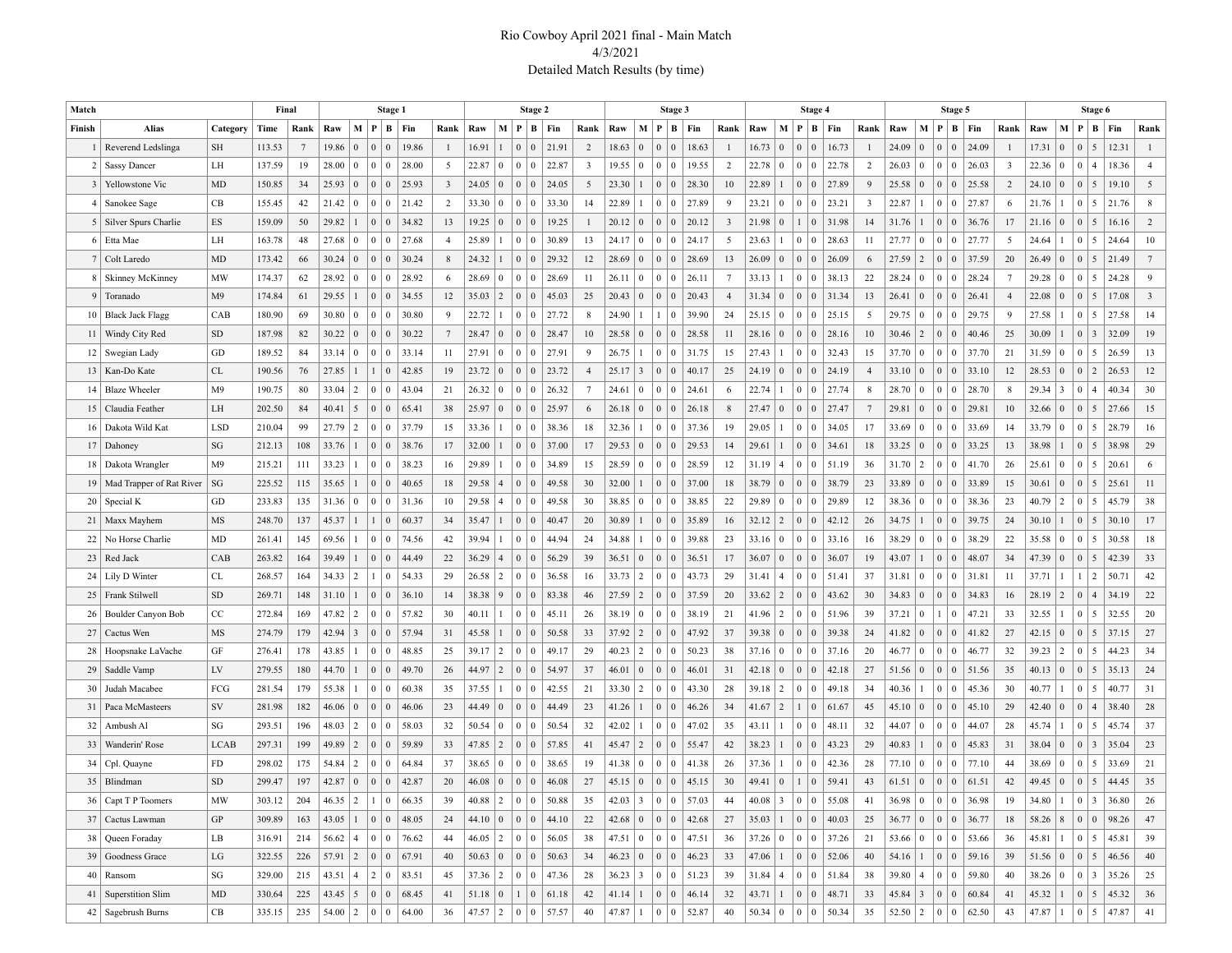| Match  |                      |                 | Final  |      |            |                                           | Stage 1               |              |                        |                                           | Stage 2 |      |             |                                           | Stage 3 |                       |      |             |                       |                                           | Stage 4 |       |      |                   |                                           | Stage 5                 |       |    |                   |                                                                 | Stage 6 |        |              |
|--------|----------------------|-----------------|--------|------|------------|-------------------------------------------|-----------------------|--------------|------------------------|-------------------------------------------|---------|------|-------------|-------------------------------------------|---------|-----------------------|------|-------------|-----------------------|-------------------------------------------|---------|-------|------|-------------------|-------------------------------------------|-------------------------|-------|----|-------------------|-----------------------------------------------------------------|---------|--------|--------------|
| Finish | Alias                | Category   Time |        | Rank | $Raw$ .    |                                           | $M$   $P$   $B$   Fin |              | Rank   Raw   M   P   B |                                           | Fin     | Rank | Raw         |                                           |         | $M$   $P$   $B$   Fin | Rank | Raw         | $M$   $P$   $B$   Fin |                                           |         |       | Rank | Raw               |                                           | $M$   $P$   $B$   $Fin$ |       |    | Rank   Raw        | $\mid M \mid P \mid B \mid Fin$                                 |         |        | <b>Rank</b>  |
|        | 43 Jimmy Yuma        | <b>ES</b>       | 336.59 | 231  | $1.96$   2 |                                           | 0 0 51.96             | 28           | $44.87$   2            | $\begin{array}{c c} 0 & 0 \\ \end{array}$ | 54.87   | 36   | 41.47 3     | $\begin{array}{c c} 0 & 0 \\ \end{array}$ |         | 56.47                 | 43   | 52.24       |                       | $\begin{array}{c c} 0 & 0 \\ \end{array}$ |         | 57.24 | 42   | 46.97 2 0 0 56.97 |                                           |                         |       | 38 | 43.08 4 0 4       |                                                                 |         | 59.08  | 44           |
|        | 44   April Mae       |                 | 371.68 | 228  | 45.70      | $\begin{array}{c c} 0 & 0 \\ \end{array}$ | 50.70                 | 27           | $60.84$ 3              | 0 <sup>10</sup>                           | 75.84   | 44   | $59.86$   2 | $\begin{array}{c c} 0 & 0 \\ \end{array}$ |         | 69.86                 | 47   | 44.14 0     |                       |                                           |         | 44.14 | 31   | 84.19 1 0 0 89.19 |                                           |                         |       | 47 | $46.95 \,   \, 0$ |                                                                 |         |        | 0 5 41.95 32 |
|        | 45 Bitterroot Beaver | <b>LSD</b>      | 452.51 | 257  | <b>SDO</b> | $\begin{array}{c c} 0 & 0 \\ \end{array}$ |                       | 150.00<br>47 | 72.88                  | $\overline{0}$                            | 72.88   | 43   | 43.60 2     |                                           |         | 53.60                 | 41   | $54.01$   2 |                       |                                           |         | 64.01 | 46   | 40.84 3           | $\begin{array}{c c} 0 & 0 \\ \end{array}$ | 55.84                   |       | 37 | $55.18$   1       | $\begin{array}{ c c c c c } \hline 0 & 4 \\ \hline \end{array}$ |         | 56.18  | 43           |
|        | 46   Doc Leyendo     | LD              | 472.97 | 276  | 80.24      | $\begin{array}{c c} 0 & 0 \\ \end{array}$ | 85.24                 | 46           | $71.37$   2            | $\overline{0}$                            | 81.37   | 45   | $66.48$   0 |                                           |         | 66.48                 | 46   | $66.10$ 3   |                       |                                           |         | 81.10 | 47   | 82.00             | $\sqrt{2}$                                |                         | 87.00 | 46 | 60.78 3           | $\begin{array}{ c c c } \hline 0 & 4 \\ \hline \end{array}$     |         | '71.78 | 46           |
|        | - Katie Rose         | LW              |        |      | 71.58      | $\begin{array}{c c} 0 & 0 \\ \end{array}$ |                       | 76.58<br>43  |                        |                                           | .       |      | 57.31 0     |                                           |         | 57.31                 | 45   | 59.50 0     |                       | 0 <sup>1</sup>                            |         | 59.50 | 44   | $75.74$ 1         |                                           | 0 0 80.74               |       | 45 | $57.57$ 2         | $\begin{array}{c c} 0 & 5 \end{array}$                          |         | 62.57  | 45           |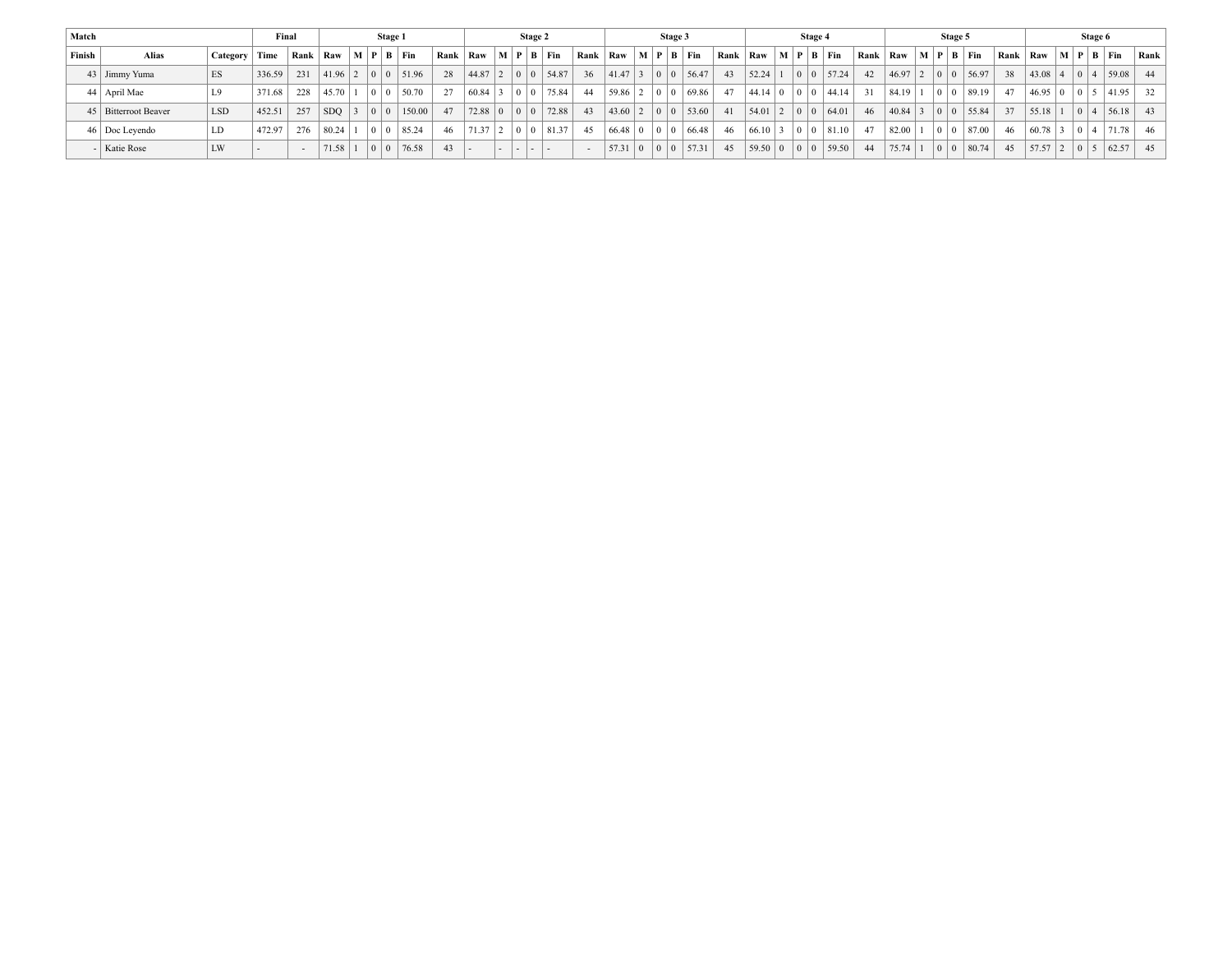#### Rio Cowboy April 2021 final - Main Match 4/3/2021 Match Results (category by time)

#### 49'er (49+)

| <b>Match</b> |                      |                | Final       |      | <b>Stage 1</b> |                                           |       | Stage 2 |       | Stage 3 |           | Stage 4 |       | Stage 5 |       | Stage 6 |
|--------------|----------------------|----------------|-------------|------|----------------|-------------------------------------------|-------|---------|-------|---------|-----------|---------|-------|---------|-------|---------|
| Finish       | <b>Alias</b>         | Category       | <b>Time</b> | Rank | Fin            | Rank                                      | Fin   | Rank    | Fin   | Rank    | Fin       | Rank    | Fin   | Rank    | Fin   | Rank    |
|              | Toranado             | M <sub>9</sub> | 174.84      | 61   | 34.55          | 12<br>∸                                   | 45.03 | 25      | 20.43 |         | 31.34     | 13      | 26.41 |         | 17.08 |         |
|              | <b>Blaze Wheeler</b> | M <sub>9</sub> | 190.75      | 80   | 43.04          | $\bigcap$ 1<br>$\overline{\phantom{a}}$ . | 26.32 |         | 24.61 |         | 27.74     | 8       | 28.70 | $\circ$ | 40.34 | 30      |
|              | Dakota Wrangler      | M <sub>9</sub> | 215.21      | 111  | 38.23          | 16                                        | 34.89 | 15      | 28.59 | 12      | .19<br>51 | 36      | 41.70 | 26      | 20.61 |         |

#### Cattle Baron (75+)

| <b>Match</b> |                         |          | Final       |      | Stage 1 |          |       | <b>Stage 2</b> |       | Stage 3                  |       | Stage 4 |       | Stage 5 |                                       | Stage 6   |
|--------------|-------------------------|----------|-------------|------|---------|----------|-------|----------------|-------|--------------------------|-------|---------|-------|---------|---------------------------------------|-----------|
| Finish       | Alias                   | Category | <b>Time</b> | Rank | Fin     | Rank     | Fin   | Rank           | Fin   | Rank                     | Fin   | Rank    | Fin   | Rank    | Fin                                   | Rank      |
|              | <b>Black Jack Flagg</b> | CAB      | 180.90      | 69   | 30.80   | Q        | 27.72 |                | 39.90 | 24                       | 25.15 |         | 29.75 |         | 27<br>.58<br>$\overline{\phantom{a}}$ |           |
|              | Red Jack                | CAB      | 263.82      | 164  | 44.49   | 22<br>∠∠ | 56.29 | 39             | 36.51 | $\overline{\phantom{0}}$ | 36.07 | 19      | 48.07 | 34      | 42.39                                 | $\bigcap$ |

#### Classic Cowboy

| Match         |                           |                 | <b>Final</b> |      | Stage 1 |      |       | Stage 2 |       | Stage 3        |       | Stage 4 |       | Stage 5                  |             | Stage 6 |
|---------------|---------------------------|-----------------|--------------|------|---------|------|-------|---------|-------|----------------|-------|---------|-------|--------------------------|-------------|---------|
| <b>Finish</b> | <b>Alias</b>              | <i>_ategory</i> | Time         | Rank | Fin     | Rank | Fin   | Rank    | Fin   | Rank           | Fin   | Rank    | Fin   | Rank                     | Fin         | Rank    |
|               | <b>Boulder Canyon Bob</b> | <b>CC</b>       | 272.84       | 169  | 57.82   | 30   | 45.11 | 26      | 38.19 | 21<br>$\sim$ 1 | 51.96 | 39      | 47.21 | $\mathbf{\Omega}$<br>J J | 32.55<br>55 | 20      |

### Cowboy (any age)

| <b>Match</b> |                 |          | Final  |      | <b>Stage 1</b> |      |       | <b>Stage 2</b> |       | Stage 3  |       | Stage 4 |       | Stage 5 |           | Stage 6 |
|--------------|-----------------|----------|--------|------|----------------|------|-------|----------------|-------|----------|-------|---------|-------|---------|-----------|---------|
| Finish       | <b>Alias</b>    | Category | Time   | Rank | Fin            | Rank | Fin   | Rank           | Fin   | Rank     | Fin   | Rank    | Fin   | Rank    | Fin       | Rank    |
|              | Sanokee Sage    | CB       | 155.45 | 42   | 21.42          | ∼    | 33.30 | 14             | 27.89 | $\Omega$ | 23.21 |         | 27.87 | n       | .76<br>21 |         |
|              | Sagebrush Burns | CB       | 335.15 | 235  | 64.00          | 36   | 57.57 | 40             | 52.87 | 40       | 50.34 | 35      | 62.50 | 43      | 47<br>.87 |         |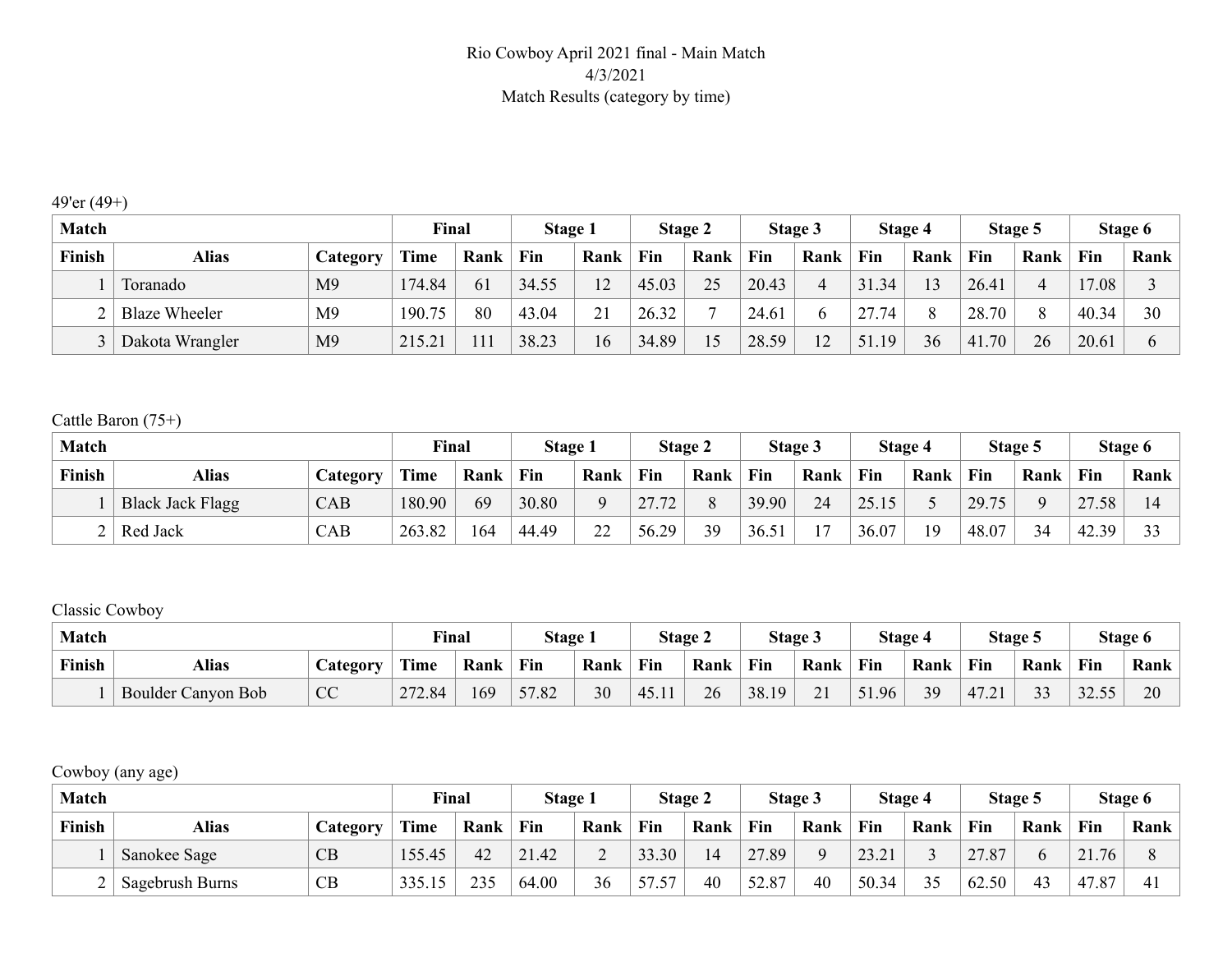## Cowgirl (any Age)

| <b>Match</b> |               |                  | Final  |      | Stage 1 |      |       | Stage 2 |        | Stage 3   |           | Stage 4 |            | Stage 5                |       | Stage 6      |
|--------------|---------------|------------------|--------|------|---------|------|-------|---------|--------|-----------|-----------|---------|------------|------------------------|-------|--------------|
| Finish       | Alias         | <i>L</i> ategory | Time   | Rank | Fin     | Rank | Fin   | Rank    | Fin    | Rank      | Fin       | Rank    | Fin        | Rank                   | Fin   | Rank         |
|              | Kan-Do Kate   | <b>CL</b>        | 190.56 | 76   | 42.85   | 19   | 23.72 |         | 40.17  | 25<br>ر ب | 24.19     | 4       | 33.10      | $1^{\circ}$<br>$\perp$ | 26.53 | $1^{\wedge}$ |
|              | Lily D Winter | CL               | 268.57 | 164  | 54.33   | 29   | 36.58 | .6      | 143.7. | 29        | 51<br>.41 | 37      | 31<br>1.81 |                        | 50.71 | 42           |

Duelist

| <b>Match</b> |                   |           | Final  |      | Stage 1 |      |       | Stage 2 |       | Stage 3 |                | Stage 4     |       | Stage 5 |            | Stage 6 |
|--------------|-------------------|-----------|--------|------|---------|------|-------|---------|-------|---------|----------------|-------------|-------|---------|------------|---------|
| Finish       | <b>Alias</b>      | Category  | Time   | Rank | Fin     | Rank | Fin   | Rank    | Fin   | Rank    | Fin            | Rank        | Fin   | Rank    | Fin        | Rank    |
|              | Yellowstone Vic   | <b>MD</b> | 150.85 | 34   | 25.93   |      | 24.05 | ∽.      | 28.30 | 10      | 27.89          | $\mathbf Q$ | 25.58 |         | 19.10      |         |
|              | Colt Laredo       | MD        | 173.42 | 66   | 30.24   | 8    | 29.32 | 12      | 28.69 | 13      | 26.09          | 6           | 37.59 | 20      | 1.49<br>21 |         |
|              | No Horse Charlie  | <b>MD</b> | 261.41 | 145  | 74.56   | 42   | 44.94 | 24      | 39.88 | 23      | 33.16          | 16          | 38.29 | 22      | 30.58      | 18      |
|              | Superstition Slim | MD        | 330.64 | 225  | 68.45   | 41   | 61.18 | 42      | 46.14 | 32      | $48.7^{\circ}$ | 33          | 60.84 | 41      | 45.32      | 36      |

El Patron  $(80+)$ 

| <b>Match</b>  |               |                  | <b>Final</b> |      | Stage 1 |      |       | <b>Stage 2</b> |       | Stage 3                        |            | Stage 4 |       | Stage 5 |       | Stage 6 |
|---------------|---------------|------------------|--------------|------|---------|------|-------|----------------|-------|--------------------------------|------------|---------|-------|---------|-------|---------|
| <b>Finish</b> | <b>Alias</b>  | <i>C</i> ategory | Time         | Rank | Fin     | Rank | Fin   | Rank           | Fin   | Rank                           | <b>Fin</b> | Rank    | Fin   | Rank    | Fin   | Rank    |
|               | Cactus Lawman | <b>GP</b>        | 309.89       | 163  | 48.05   | 24   | 44.10 | 22<br>∠∠       | 42.68 | 27<br>$\overline{\phantom{a}}$ | 40.03      | 25      | 36.77 | 18      | 98.26 | ∸       |

Elder Statesman (70+)

| <b>Match</b>  |                      |          | Final       |      | <b>Stage 1</b> |                |       | Stage 2 |       | <b>Stage 3</b> |       | Stage 4 |       | Stage 5        |       | Stage 6 |
|---------------|----------------------|----------|-------------|------|----------------|----------------|-------|---------|-------|----------------|-------|---------|-------|----------------|-------|---------|
| <b>Finish</b> | Alias                | Category | <b>Time</b> | Rank | Fin            | Rank           | Fin   | Rank    | Fin   | Rank           | Fin   | Rank    | Fin   | Rank           | Fin   | Rank    |
|               | Silver Spurs Charlie | ES       | 159.09      | 50   | 34.82          | 1 <sub>2</sub> | 19.25 |         | 20.12 |                | 31.98 | 14      | 36.76 | 1 <sub>7</sub> | 16.16 |         |
|               | Jimmy Yuma           | ES       | 336.59      | 231  | 51.96          | 28             | 54.87 | 36      | 56.47 | 43             | 57.24 | 42      | 56.97 | 38             | 59.08 | 44      |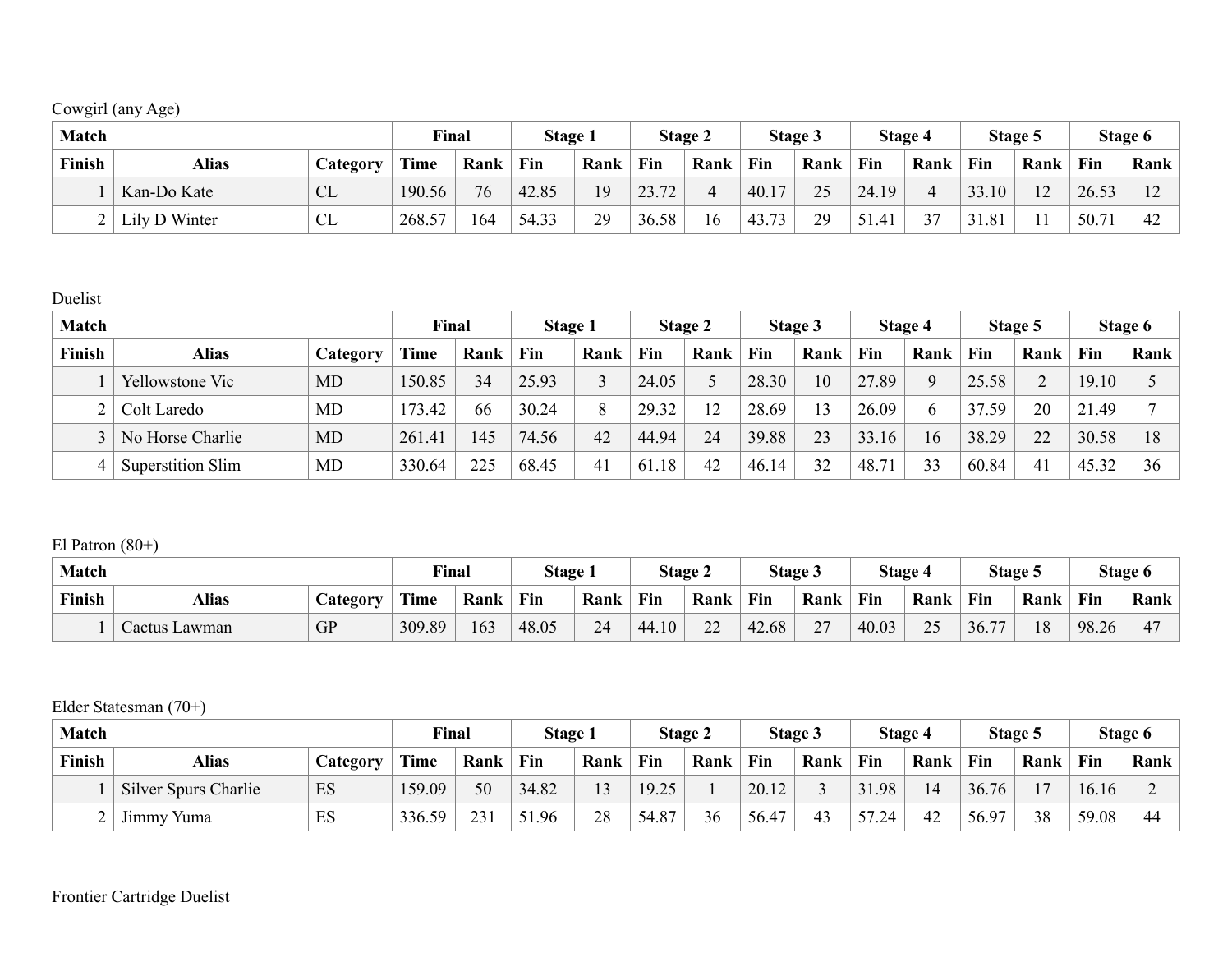| Match  |              |                 | <b>Final</b> |      | Stage 1 |                 |       | <b>Stage 2</b> | Stage 3 |      | Stage 4 |      |                        | Stage 5 |       | Stage 6  |
|--------|--------------|-----------------|--------------|------|---------|-----------------|-------|----------------|---------|------|---------|------|------------------------|---------|-------|----------|
| Finish | <b>Alias</b> | <b>Category</b> | Time         | Rank | Fin     | Rank            | Fin   | Rank           | Fin     | Rank | Fin     | Rank | Fin                    | Rank    | Fin   | Rank     |
|        | Cpl. Quayne  | <b>FD</b>       | 298.02       | 175  | 64.84   | $\mathbf{\sim}$ | 38.65 | 19             | 41.38   | 26   | 42.36   | 28   | 77<br>.10 <sub>l</sub> | 44      | 33.69 | $\sim$ 1 |

## Frontier Cartridge Gunfighter

| Match         |               |                 | <b>Final</b> |      | Stage 1    |      |       | <b>Stage 2</b>   |       | <b>Stage 3</b> |       | Stage 4 |       | Stage 5 |       | Stage 6 |
|---------------|---------------|-----------------|--------------|------|------------|------|-------|------------------|-------|----------------|-------|---------|-------|---------|-------|---------|
| <b>Finish</b> | <b>Alias</b>  | <b>Lategory</b> | Time         | Rank | <b>Fin</b> | Rank | Fin   | Rank             | Fin   | Rank           | Fin   | Rank    | Fin   | Rank    | Fin   | Rank    |
|               | Judah Macabee | <b>FCG</b>      | 281.54       | 179  | 60.38      | 35   | 42.55 | $\bigcap$ 1<br>▰ | 43.30 | 28             | 49.18 | 34      | 45.36 | 30      | 40.77 |         |

## Grand Dame (70+)

| <b>Match</b>   |              |                 | Final  |      | Stage 1 |      |       | Stage 2 |                 | Stage 3 |       | Stage 4        |       | Stage 5        |            | Stage 6 |
|----------------|--------------|-----------------|--------|------|---------|------|-------|---------|-----------------|---------|-------|----------------|-------|----------------|------------|---------|
| Finish         | Alias        | <b>Category</b> | Time   | Rank | Fin     | Rank | Fin   | Rank    | Fin             | Rank    | Fin   | Rank           | Fin   | Rank           | Fin        | Rank    |
|                | Swegian Lady | GD              | 189.52 | 84   | 33.14   |      | 27.91 |         | 75<br>J I . I J | 15      | 32.43 | 15             | 37.70 | 21             | 26.59      |         |
| $\overline{ }$ | Special K    | GD              | 233.83 | 135  | 31.36   | 10   | 49.58 | 30      | 38.85           | າາ      | 29.89 | 1 <sub>2</sub> | 38.36 | 2 <sub>2</sub> | 45.<br>.79 | 38      |

## **Gunfighter**

| <b>Match</b>  |                   |                  | <b>Final</b> |      | Stage 1 |            |         | Stage 2   |       | Stage 3 |       | Stage 4 |       | Stage 5 |                   | Stage 6 |
|---------------|-------------------|------------------|--------------|------|---------|------------|---------|-----------|-------|---------|-------|---------|-------|---------|-------------------|---------|
| <b>Finish</b> | Alias             | <i>_</i> ategory | Time         | Rank | Fin     | Rank       | Fin     | Rank      | Fin   | Rank    | Fin   | Rank    | Fin   | Rank    | Fin               | Rank    |
|               | Hoopsnake LaVache | GF               | 276.41       | 178  | 48.85   | 25<br>ں کے | (49.17) | 29<br>ر ب | 50.23 | 38      | 37.16 | 20      | 46.77 | 32      | 44.23<br>$\cdots$ |         |

### Lady 49'er (49+)

| <b>Match</b> |           |                  | <b>Final</b> |      | Stage 1 |                           |       | <b>Stage 2</b> |       | Stage 3 |       | Stage 4 |       | Stage 5 |       | Stage 6           |
|--------------|-----------|------------------|--------------|------|---------|---------------------------|-------|----------------|-------|---------|-------|---------|-------|---------|-------|-------------------|
| Finish       | Alias     | <i>L</i> ategory | Time         | Rank | Fin     | Rank                      | Fin   | Rank           | Fin   | Rank    | Fin   | Rank    | Fin   | Rank    | Fin   | Rank              |
|              | April Mae | L9               | 371.68       | 228  | 50.70   | $\mathcal{L}$<br>$\sim$ 1 | 75.84 | 44             | 69.86 | 47      | 44.14 | 31      | 89.19 | 47      | 41.95 | $\mathbf{\Omega}$ |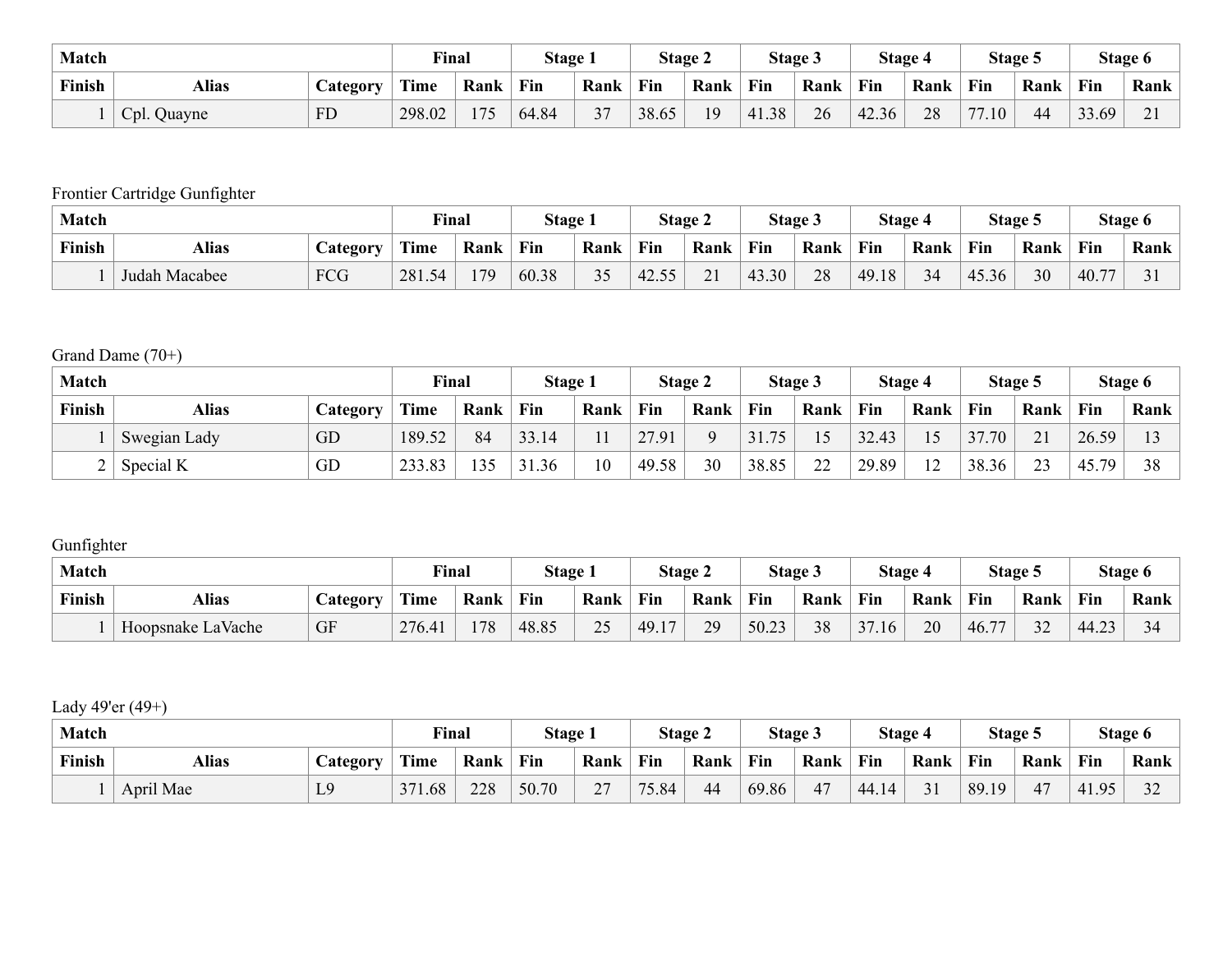Lady B-Western

| <b>Match</b>  |               |                 | <b>Final</b> |      | Stage 1 |      |       | <b>Stage 2</b> |       | Stage 3 | Stage 4                         |                        |       | Stage 5 |       | Stage 6 |
|---------------|---------------|-----------------|--------------|------|---------|------|-------|----------------|-------|---------|---------------------------------|------------------------|-------|---------|-------|---------|
| <b>Finish</b> | <b>Alias</b>  | <b>Lategory</b> | Time         | Rank | Fin     | Rank | Fin   | Rank           | Fin   | Rank    | Fin                             | Rank                   | Fin   | Rank    | Fin   | Rank    |
|               | Queen Foraday | LB              | 316.91       | 214  | 76.62   | 44   | 56.05 | 38             | 47.51 | 36      | 37.26<br>$\rightarrow$ $\prime$ | $\sim$ 1<br>$\angle$ 1 | 53.66 | 36      | 45.81 | 39      |

## Lady Cattle Baroness (75+)

| <b>Match</b>  |                |                        | Find                   |      | Stage 1 |      |       | Stage 2 |       | Stage 3 |                | Stage 4 |       | Stage 5       |       | Stage 6 |
|---------------|----------------|------------------------|------------------------|------|---------|------|-------|---------|-------|---------|----------------|---------|-------|---------------|-------|---------|
| <b>Finish</b> | Alias          | <i><b>Lategory</b></i> | Time                   | Rank | Fin     | Rank | Fin   | Rank    | Fin   | Rank    | Fin            | Rank    | Fin   | Rank          | Fin   | Rank    |
|               | Wanderin' Rose | $\angle$ CAB           | 297.31<br>$.3^{\circ}$ | 199  | 59.89   | 33   | 57.85 | 41      | 55.47 | 42      | 43.23<br>т.,∠. | 29      | 45.83 | $\sim$<br>- 1 | 35.04 | $\sim$  |

## Lady Duelist

| <b>Match</b> |              |          | <b>Final</b> |      | Stage 1 |      |       | <b>Stage 2</b> |       | Stage 3 | Stage 4 |      |       | Stage 5 |                | Stage 6 |
|--------------|--------------|----------|--------------|------|---------|------|-------|----------------|-------|---------|---------|------|-------|---------|----------------|---------|
| Finish       | <b>Alias</b> | Category | Time         | Rank | Fin     | Rank | Fin   | Rank           | Fin   | Rank    | Fin     | Rank | Fin   | Rank    | Fin            | Rank    |
|              | Doc Leyendo  | LD       | 472.97       | 276  | 85.24   | 46   | 81.37 | 45             | 66.48 | 46      | 81.10   | 47   | 87.00 | 46      | $\sim$ 1<br>78 | 46      |

### Lady Gunfighter

| Match  |                |                 | <b>Final</b> |      | Stage 1 |      |       | Stage 2 |       | Stage 3           |       | Stage 4 |       | Stage 5 |       | Stage 6 |
|--------|----------------|-----------------|--------------|------|---------|------|-------|---------|-------|-------------------|-------|---------|-------|---------|-------|---------|
| Finish | <b>Alias</b>   | <b>Lategory</b> | Time         | Rank | Fin     | Rank | Fin   | Rank    | Fin   | Rank              | Fin   | Rank    | Fin   | Rank    | Fin   | Rank    |
|        | Goodness Grace | LG              | 322.55       | 226  | 67.91   | 40   | 50.63 | 34      | 46.23 | $\mathbf{\Omega}$ | 52.06 | 40      | 59.16 | 39      | 46.56 | 40      |

### Lady Senior Duelist

| <b>Match</b>  |                          |                  | <b>Final</b> |      | Stage 1 |      |       | Stage 2 |       | <b>Stage 3</b> |       | Stage 4        |       | Stage 5 |       | Stage 6  |
|---------------|--------------------------|------------------|--------------|------|---------|------|-------|---------|-------|----------------|-------|----------------|-------|---------|-------|----------|
| <b>Finish</b> | Alias                    | <i>L</i> ategory | <b>Time</b>  | Rank | Fin     | Rank | Fin   | Rank    | Fin   | Rank           | Fin   | Rank           | Fin   | Rank    | Fin   | Rank     |
|               | Dakota Wild Kat          | LSD              | 210.04       | 99   | 37.79   |      | 38.36 | 18      | 37.36 | 19             | 34.05 | 1 <sub>7</sub> | 33.69 | 14      | 28.79 | $\sigma$ |
|               | <b>Bitterroot Beaver</b> | LSD              | 452.5<br>-51 | 257  | 150.00  | 47   | 72.88 | 43      | 53.60 | 41             | 64.01 | 46             | 55.84 | 37      | 56.18 |          |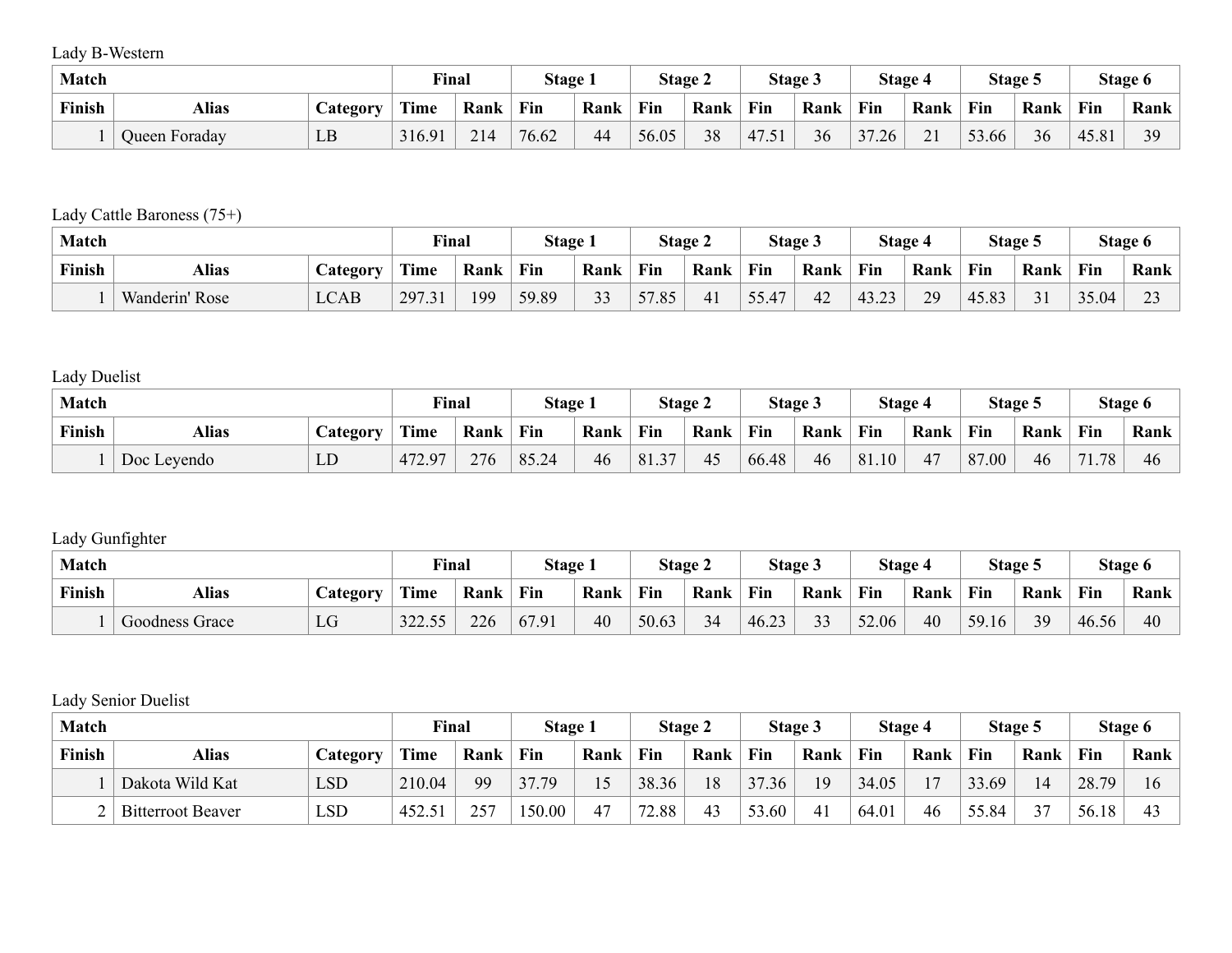Lady Shootist

| <b>Match</b> |                     |          | Final       |      | <b>Stage 1</b> |      |       | <b>Stage 2</b> |       | Stage 3       |       | Stage 4 |       | Stage 5 |            | Stage 6 |
|--------------|---------------------|----------|-------------|------|----------------|------|-------|----------------|-------|---------------|-------|---------|-------|---------|------------|---------|
| Finish       | Alias               | Category | <b>Time</b> | Rank | Fin            | Rank | Fin   | Rank           | Fin   | Rank          | Fin   | Rank    | Fin   | Rank    | Fin        | Rank    |
|              | <b>Sassy Dancer</b> | LH       | 137.59      | 19   | 28.00          |      | 22.87 |                | 19.55 | $\sim$        | 22.78 | ◠<br>∽  | 26.03 |         | 18.36      |         |
|              | Etta Mae            | LH       | 163.78      | 48   | 27.68          |      | 30.89 | $\overline{3}$ | 24.17 |               | 28.63 |         | 27.7  |         | 24.64      | 10      |
|              | Claudia Feather     | LH       | 202.50      | 84   | 65.41          | 38   | 25.97 |                | 26.18 | $\Omega$<br>◠ | 27.47 | -       | 29.81 | 10      | 27.<br>.66 |         |

## Lady Silver Senior (65+)

| <b>Match</b> |              |          | Final  |      | Stage 1 |      |       | Stage 2                            |       | Stage 3 |                        | Stage 4                    |       | Stage 5   |       | Stage 6 |
|--------------|--------------|----------|--------|------|---------|------|-------|------------------------------------|-------|---------|------------------------|----------------------------|-------|-----------|-------|---------|
| Finish       | <b>Alias</b> | Category | Time   | Rank | Fin     | Rank | Fin   | Rank                               | Fin   | Rank    | Fin                    | Rank                       | Fin   | Rank      | Fin   | Rank    |
|              | Saddle Vamp  | LV       | 279.55 | 180  | 49.70   | 26   | 54.97 | $\sim$<br>$\overline{\phantom{a}}$ | 46.01 | 3 I     | 42.<br>18 <sup>2</sup> | $\sim$<br>$\leftharpoonup$ | 51.56 | 35<br>J J | 35.13 | 24      |

### Lady Wrangler (36+)

| <b>Match</b> |                   |          | Final |      | Stage 1 |      | Stage 2 |      | Stage 3           |      | Stage 4 |      | Stage 5 |      | Stage 6 |      |
|--------------|-------------------|----------|-------|------|---------|------|---------|------|-------------------|------|---------|------|---------|------|---------|------|
| Finish       | <b>Alias</b>      | Category | Time  | Rank | Fin     | Rank | Fin     | Rank | Fin               | Rank | Fin     | Rank | Fin     | Rank | Fin     | Rank |
| -            | <b>Katie Rose</b> | LW       |       | -    | 76.58   | 43   |         |      | 57<br>31<br>◡<br> | 45   | 59.50   | 44   | 80.74   | 45   | 62.57   | -45  |

#### Men Shootist

| <b>Match</b> |                    |                  | <b>Final</b> |      | Stage 1 |      | Stage 2       |      | Stage 3 |      | Stage 4               |      | Stage 5 |      | Stage 6         |      |
|--------------|--------------------|------------------|--------------|------|---------|------|---------------|------|---------|------|-----------------------|------|---------|------|-----------------|------|
| Finish       | <b>Alias</b>       | <i>C</i> ategory | Time         | Rank | Fin     | Rank | Fin           | Rank | Fin     | Rank | Fin                   | Rank | Fin     | Rank | Fin             | Rank |
|              | Reverend Ledslinga | <b>SH</b>        | 113.53       |      | 19.86   |      | 21.91<br>21.9 |      | 18.63   |      | $\mathbf{z}$<br>16.73 |      | 24.09   |      | 12.31<br>14.J I |      |

Senior (60+)

| <b>Match</b> |             |           | Final  |      | Stage 1 |      | <b>Stage 2</b> |      | Stage 3 |        | Stage 4 |      | Stage 5 |                    | Stage 6 |        |
|--------------|-------------|-----------|--------|------|---------|------|----------------|------|---------|--------|---------|------|---------|--------------------|---------|--------|
| Finish       | Alias       | Category  | Time   | Rank | Fin     | Rank | Fin            | Rank | Fin     | Rank   | Fin     | Rank | Fin     | Rank               | Fin     | Rank   |
|              | Maxx Mayhem | <b>MS</b> | 248.70 | 137  | 60.37   | 34   | 40.47          | 20   | 35.89   | 16     | 42.12   | 26   | 39.75   | 24                 | 30.10   |        |
|              | Cactus Wen  | <b>MS</b> | 274.79 | 179  | 57.94   | 21   | 50.58          | 33   | 47.92   | $\sim$ | 39.38   | 24   | 41.82   | $\sim$<br><u>_</u> | 37      | $\sim$ |